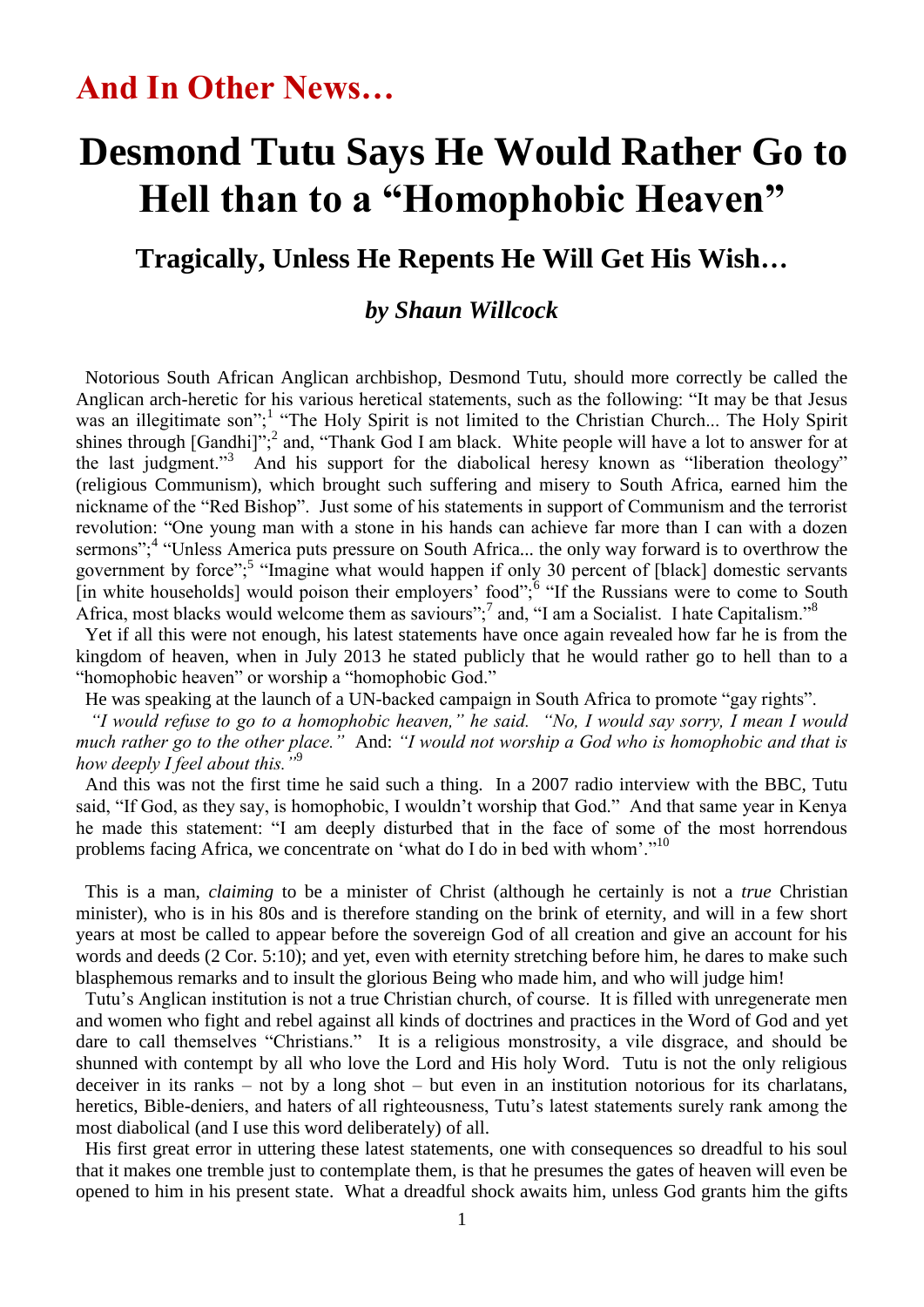of repentance and faith before he dies! As things stand now, one millisecond after his eyes close in death he will realise just how deceived on this point he was – but then it will be too late (Lk. 16:26). Eternity, a never-ending existence to be spent in the torments of hell along with all who die in their sins, including the sodomites whose filthy lifestyle he loves more than the holy character of God most high (1 Cor. 6:9,10), will stretch before him, without mercy, without mitigation, without end.

 And his second great error: that this puny human being (as we all are), this proud and irreverent individual, bobbing about in his effeminate priestly robes and always giggling like a silly schoolgirl, dares to think that as he departs this world and stands before the Majesty on high, he will be able to hold up his hand and say to the thrice-holy God, "I refuse to be taken into the glories of heaven. I prefer to go down to hell." Just how spiritually blind must a man be to make statements like these? One, moreover, who dares to claim to be a shepherd of souls? How far removed such a man is from the true shepherds described in God's Word, who feed the flock of God with the pure Word of God, who set an example to the flock, and who will receive a crown of glory from the Chief Shepherd when He appears (1 Pet. 5:1-4).

 As for his statement that we should not be concerned about what one does in bed with whom: *Tutu* may not care, but the Lord God Almighty certainly does! He who made them at the beginning male and female (Matt. 19:4-6), He who rained fire and brimstone on Sodom for its sodomy (Gen. 19), certainly cares what men and women, His creations, do in bed with whom! Homosexuality and lesbianism are described in His Word as "vile affections", "uncleanness", "dishonouring their own bodies between themselves", "changing the natural use into that which is against nature", "working that which is unseemly" (see Rom. 1:24-27). Yes indeed, the Lord God is deeply concerned with who does what in bed with whom!

 Here is a man who has, by these statements, publicly declared his loathing for the sovereign God of the Bible, and his desire to spend eternity as far removed from that great, good, and holy God as he can get. And truly, truly, unless Tutu repents and calls upon the Lord Jesus Christ to save his sinful soul, *he will get his wish:* he will indeed drop into the hell he prefers to the heaven he has spurned. He won't have to refuse to go to heaven, as if it's up to him – as things stand now, he is bound for hell anyway, the sodomite-friendly hell he has declared he will feel more comfortable in. Those who die in their sins, rebels against God and His Word, would never be at home in the glories of heaven even if they could go there. Hell is their natural home, for their enmity against God does not cease at death. As the Scripture declares, "He that is unjust, let him be unjust still: and he which is filthy, let him be filthy still" (Rev. 22:11); "if the tree fall toward the south, or toward the north, in the place where the tree falleth, there it shall be" (Eccl. 11:3). If a man dies a rebel against God, a rebel against God he remains into eternity. Hell is not a reformatory; there is no change of his nature after death. Love for God does not suddenly sprout in a soul after death. In hell there is wailing and gnashing of teeth (Matt. 13:42,50) – yes, gnashing with rage against the God of heaven.

 Tutu was doubtless given a high profile in the "Gay Rights" campaign because the sodomite movement and its supporters well know the importance of religion in the stance taken either for or against sodomite "rights". In a very religious country like South Africa, sodomite "rights" are not well-received, so that even though South Africa has one of the most liberal constitutions in the world which is extremely favourable to sodomites, the South African population does not, for the most part, favour sodomy. For this reason, "Tutu stressed the importance of the potential role of religious leaders" at the launch of the UN campaign. And this is what he said: "Just because it's in the Bible, doesn't mean it's true."<sup>11</sup> In other words, whatever the Bible says about sodomy, it doesn't matter, because it isn't necessarily true.

 This is Tutu's view of the Holy Scriptures, which were given by divine inspiration. But where, oh where, are we to find truth if not from the mouth of God? We are then at the mercy of religious wolves in sheep's clothing like Tutu, who will tell us that *they* are the wise ones, *they* have superior wisdom, they are even wiser than God and can correct His Word for us. Oh how we should tremble when we contemplate such arrogance! A puny, mortal man, whose every breath is in the hands of the most high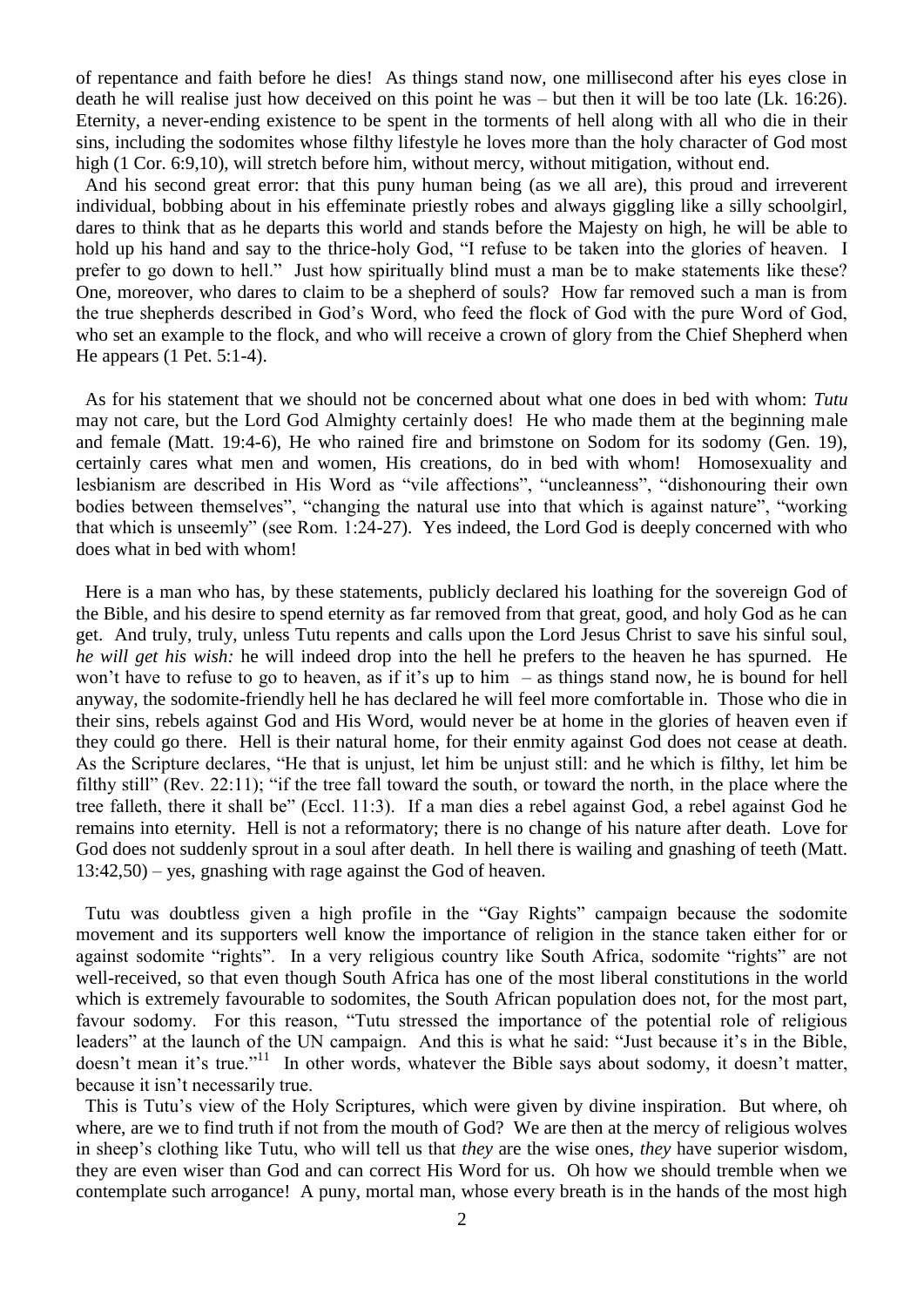God, presuming to sit in judgment over the Word of God and say in His very presence, "God did not say this, and He did not say that, and if He perhaps said this or that I would not worship Him!" Such prating fools (Prov. 10:8) come along and say to other men, while they parade their feeble learning before the masses: "Just trust us. We will teach you the truth. We will tell you which parts of the Bible you can believe, and which parts you must set aside. We will be your guides, your teachers, your spiritual gurus. You can trust us. Would *we* lead you astray? *God* may lead you astray if you follow His Word too closely, but don't worry – *we* will always be there to provide you with the guidance you need, for we have the wisdom and learning to know what's what. Just trust us..."

 To these religious wolves in sheep's clothing (Matt. 7:15) we say: Bible-believing Christians will never commit the eternal welfare of their souls into the hands of mere men, fallible human beings like themselves, who seek to set themselves up as the priests of a god of their own making and lead their equally blind followers along the broad way that leads to destruction (Matt. 7:13). No, we will continue to follow that narrow way that leads to life (Matt. 7:14), for Christ, who is the way (Jn.  $14:6$ ), has opened our hearts, our eyes and our ears, and we hear the Good Shepherd's voice, and will not listen to the siren-voices of strangers (Jn. 10:3-5). They be blind leaders of the bind; and if the blind lead the blind, both shall fall into the ditch (Matt. 15:14).

 To those who would follow such false religious leaders, ask yourselves the following questions: am I willing to entrust the destiny of my never-dying soul to the mere opinion of a mortal, fallible man, or will I believe the Word of the living God, the One who created heaven but also hell (Matt. 25:41)? Should I believe Desmond Tutu when he declares that not all the Bible is true, or the Lord Jesus Christ who said in prayer to God His Father, "Thy Word is truth" (Jn. 17:17); for "all Scripture is given by inspiration of God" (2 Tim. 3:16)? Am I really willing to anchor the eternal future of my soul to the words of a very fallible human being, who claims that there is nothing sinful about homosexuality and that the kingdom of God would have to be sodomite-friendly or it would not truly be heaven, or will I pay heed to the Word of the living God which condemns homosexuality and lesbianism in very strong language (Rom. 1:26,27), and states categorically that sodomites will not inherit the kingdom of God (1 Cor. 6:9,10)?

 Is Desmond Tutu really so great, so wise, so knowing, that you are willing to stake your eternal future on his say-so? If such is your case, then you are foolish indeed. Your precious soul is worth more than that! So much more. "What shall a man give in exchange for his soul?" said the Lord Jesus (Matt. 16:26). There is no price to be put on it. Nothing you have is more valuable. And when you stand before the all-holy Judge of all the earth one day, it will profit you nothing to plead, "I listened to Desmond Tutu! He told me heaven would be a 'gay-friendly' place!" You will hear those dreadful words, and they will echo in your ears in the regions of the damned for all eternity: "Depart from me, ye cursed, into everlasting fire, prepared for the devil and his angels!" (Matt. 25:41).

But there is good news! After writing that "the unrighteous shall not inherit the kingdom of God", and, "Be not deceived: neither fornicators, nor idolaters, nor adulterers, nor effeminate, nor abusers of themselves with mankind... shall inherit the kingdom of God", Paul the apostle, by divine inspiration, added these wonderful words: "And such *were* some of you: but ye are washed, but ye are sanctified, but ye are justified in the name of the Lord Jesus, and by the Spirit of our God" (1 Cor. 6:9-11)! Yes, he was writing to Christians and he told them in no uncertain terms that homosexuals would not inherit the kingdom of God – meaning if they died as such; but he then acknowledged that there were those within the Church who once had been homosexuals, and adulterers, and all the rest, but the Lord had mercy on them, and saved them! They were now washed in Christ's blood, made holy, justified by Christ's imputed righteousness! No longer were they homosexuals – they were now "new creatures" in Christ (2 Cor. 5:17).

 This is wonderful news indeed! There is forgiveness with the Saviour! There is full and complete salvation for every sinner, including every sodomite, who comes with a contrite heart, a broken heart, to the feet of the Saviour, truly repents of his sin, and by faith receives Christ as Lord and Saviour (Acts 2:38; Acts 16:31). While there is yet breath in his body, it is not too late for Desmond Tutu himself. "Christ Jesus came into the world to save sinners" (1 Tim. 1:15) – this was His great mission.